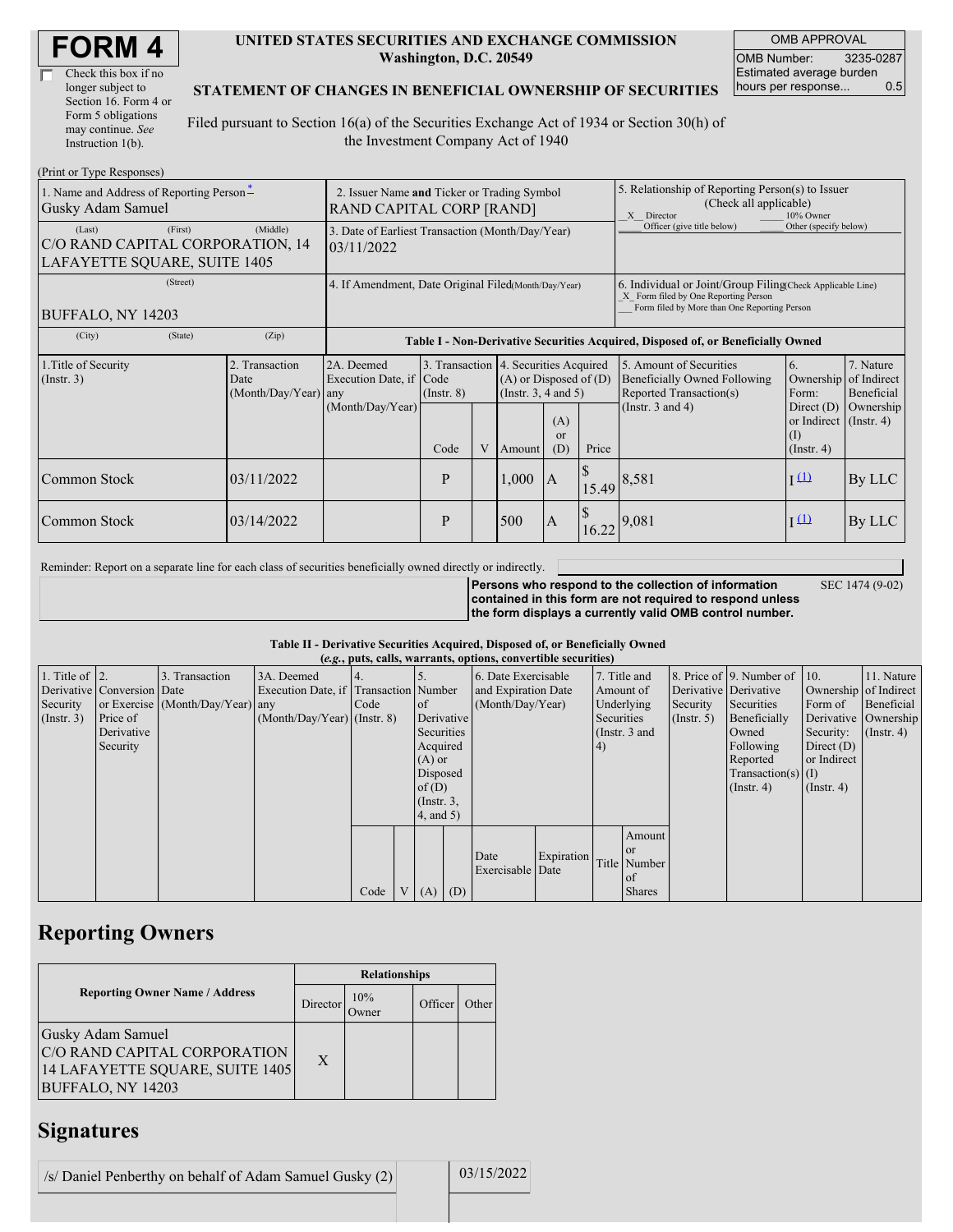# **Explanation of Responses:**

- **\*** If the form is filed by more than one reporting person,*see* Instruction 4(b)(v).
- **\*\*** Intentional misstatements or omissions of facts constitute Federal Criminal Violations. *See* 18 U.S.C. 1001 and 15 U.S.C. 78ff(a).
- **( 1)** These securities are held by AG Energy, LLC. These securities may be deemed to be beneficially owned by Mr. Gusky by virtue of his control of AG Energy, LLC.

### **Remarks:**

Daniel Penberthy is signing on behalf of Mr. Gusky pursuant to a power of attorney dated December 1, 2021, which is filed herewith as Exhibit 24.

Note: File three copies of this Form, one of which must be manually signed. If space is insufficient, *see* Instruction 6 for procedure.

Potential persons who are to respond to the collection of information contained in this form are not required to respond unless the form displays a currently valid OMB number.